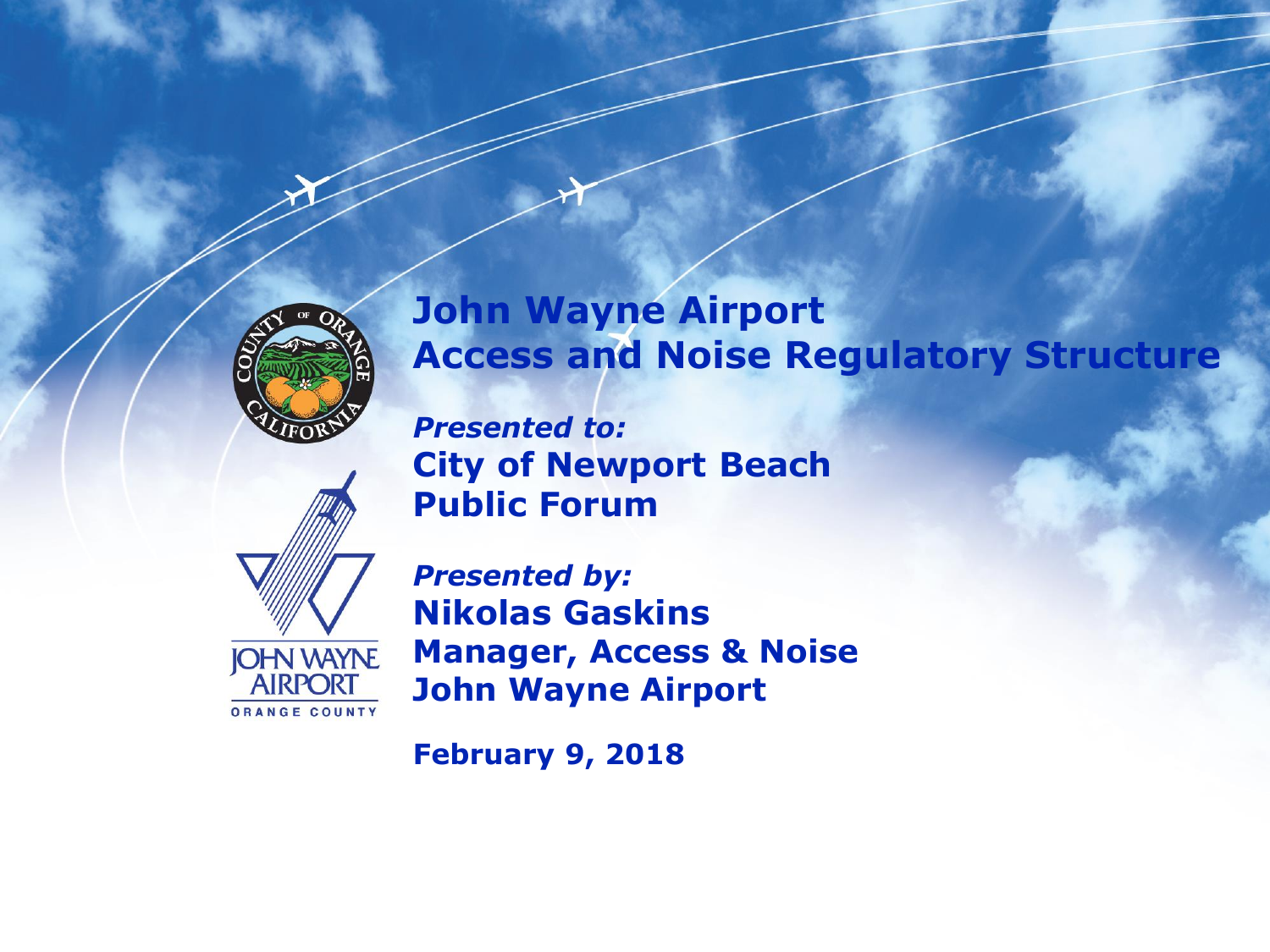# **Summary of January 26th Forum**

- County's regulatory structure on Airport operations and noise
- Management and Enforcement
- Noise Monitoring Stations
- Noise Limits
- Community Resources



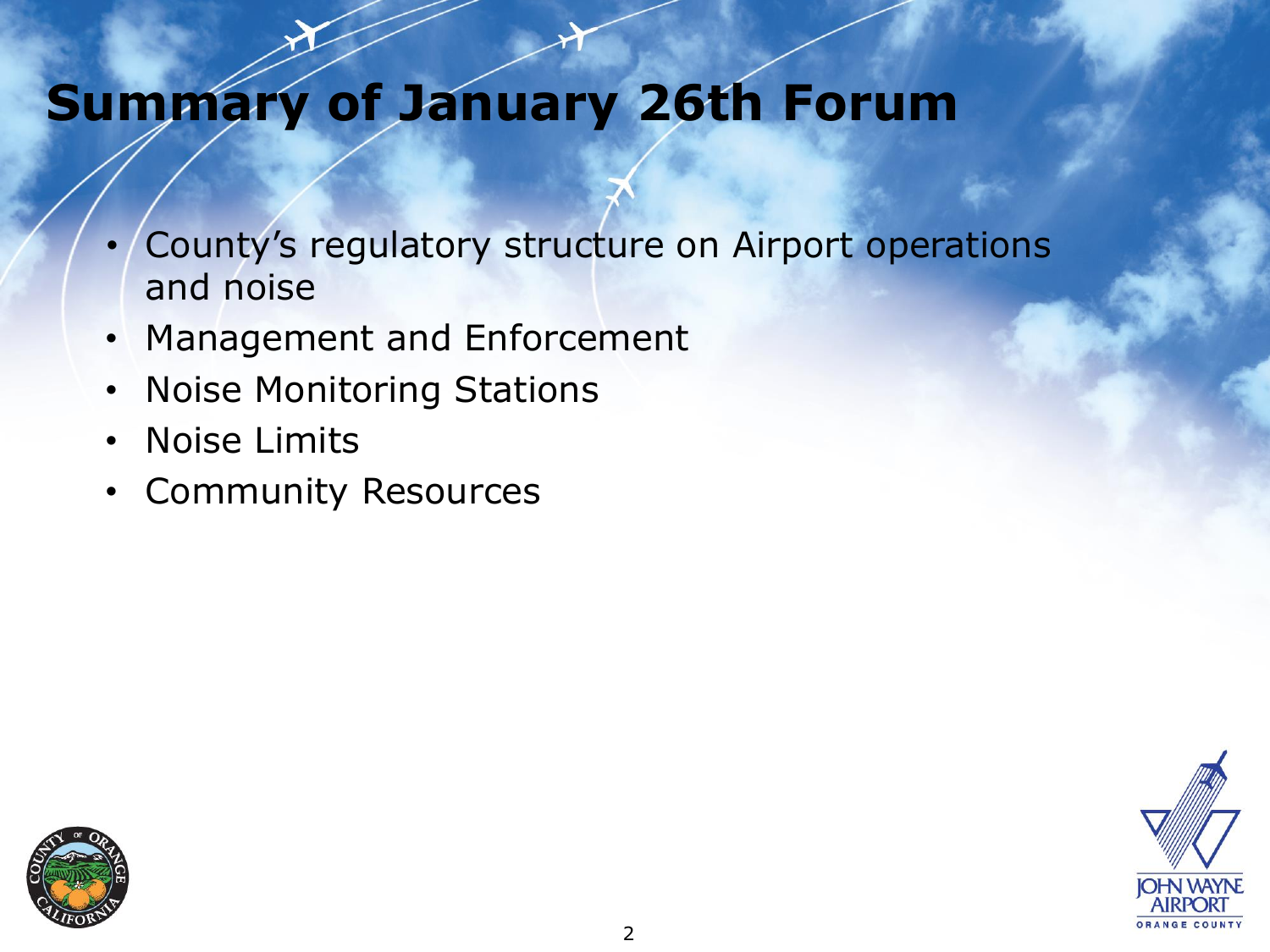# **Current Regulatory Structure**

- Settlement Agreement
- Phase 2 Commercial Airline Access Plan and Regulation ("Access Plan")
- General Aviation Noise Ordinance ("GANO")



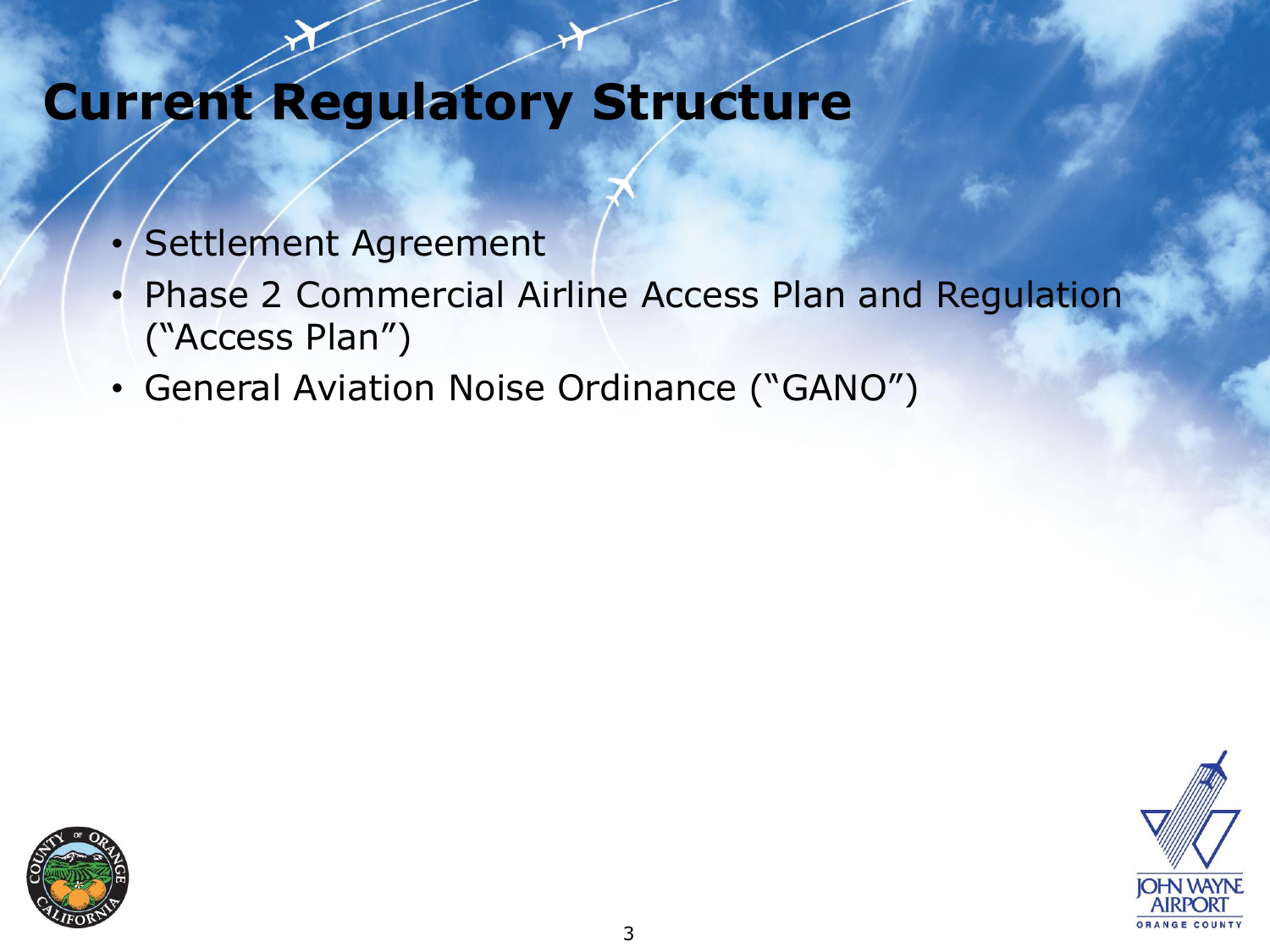# **Settlement Agreement:** *Background*

- **Signators**  County of Orange City of Newport Beach Airport Working Group (AWG) Stop Polluting Our Newport (SPON)
- Original Agreement (1985 2005)  $\checkmark$  Limited average daily departures (ADDs)  $\checkmark$  Limited service to 8.4 million annual passengers (MAP)  $\checkmark$  Limited terminal size, loading bridges, parking spaces, etc.  $\checkmark$  Maintain existing curfew regulations (GANO)
- 2003 Amendment (2003 2015)
	- $\checkmark$  Increased the number of allowable ADDs
	- $\checkmark$  Increased MAP to 10.8 (incremental increases)
	- $\checkmark$  Increased permitted loading bridges (from 14 to 20)
	- $\checkmark$  Removed limitations on terminal size and parking spaces
	- $\checkmark$  Maintain existing curfew regulations (GANO)



**NOTE: The federal Airport Noise and Capacity Act (ANCA) was adopted in 1990**

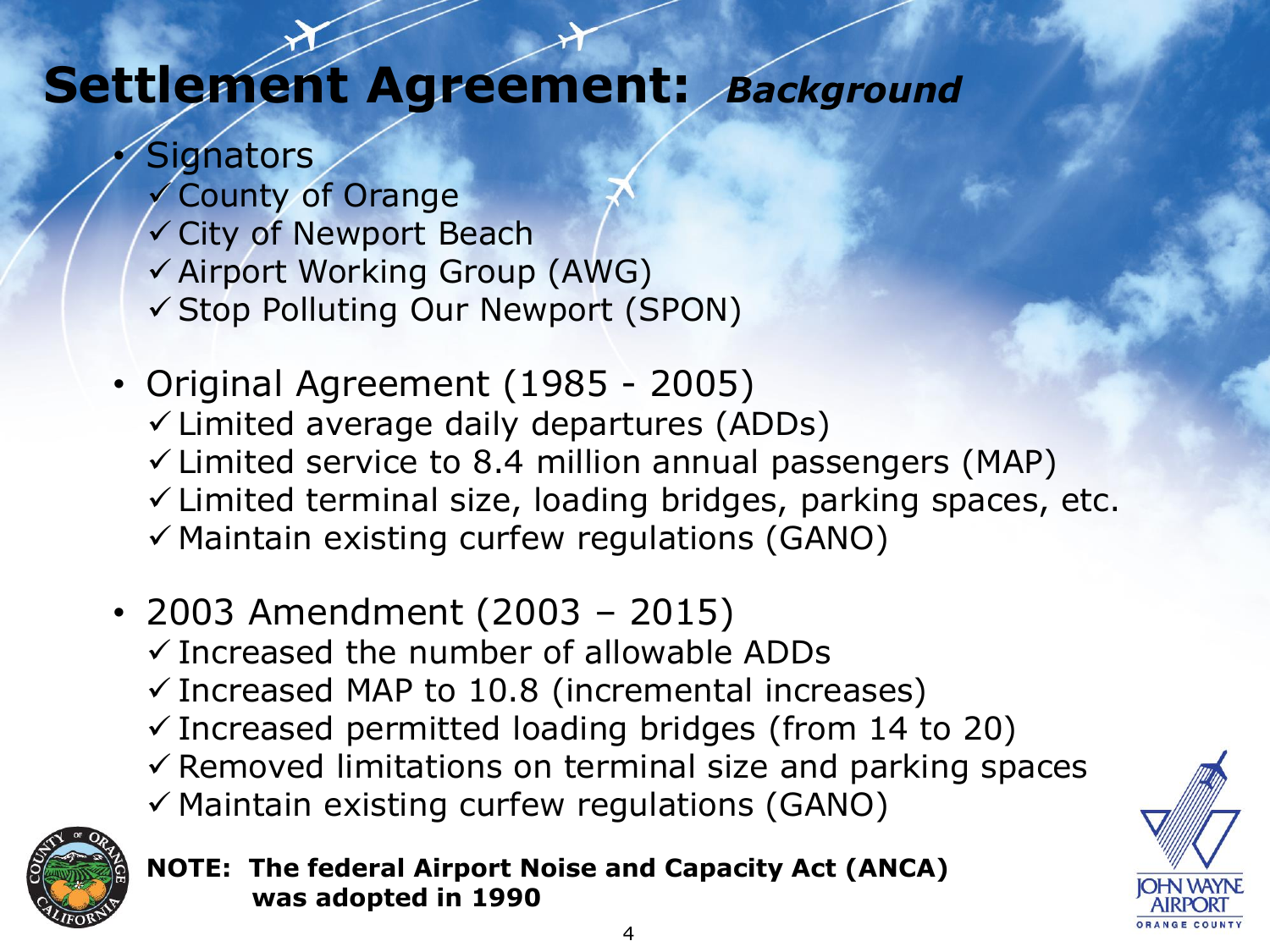## **Settlement Agreement:** *2014 Amendment*

#### Term

- $\checkmark$  Phase 1: January 1, 2016 through December 31, 2020
- $\checkmark$  Phase 2: January 1, 2021 through December 31, 2025
- $\checkmark$  Phase 3: January 1, 2026 through December 31, 2030

### • Curfew

 $\checkmark$  Commitment to existing curfew through December 31, 2035

## • Average Daily Departures (ADDs)

- Maximum of **85** Class A ADDs for passenger service through December 31, 2020
- Maximum of **95** Class A ADDs for passenger service from January 1, 2021 through December 31, 2030

## • Million Annual Passengers (MAP)

- $\checkmark$  Phase 1: **10.8** MAP through December 31, 2020
- $\checkmark$  Phase 2: 11.8 MAP from January 1, 2021 through December 31, 2025
- $\checkmark$  Phase 3:
	- **12.2** MAP from January 1, 2026 through December 31, 2030 **IF** 11.21 MAP is not served between January 1, 2021 and December 31, 2025
	- **12.5** MAP from January 1, 2026 through December 31, 2030 **IF** 11.21 MAP is served between January 1, 2021 and December 31, 2025

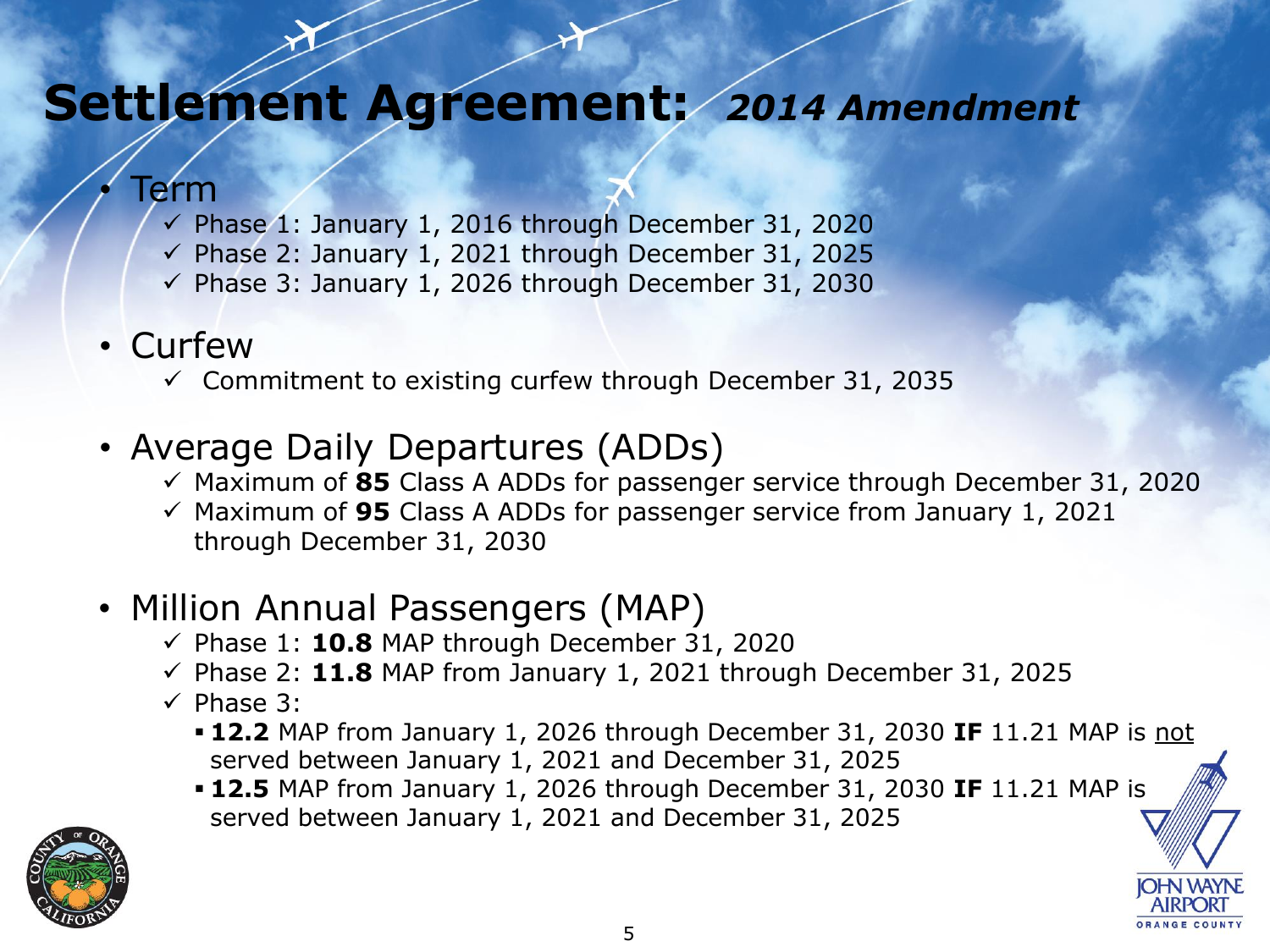# **Phase 2 Commercial Airline Access Plan and Regulation (Access Plan)**

- Implementing document of the 1985 Settlement Agreement
- Implements CEQA mitigation measures for the JWA 1985 Master Plan and related actions (EIR 508/EIS)
- Sets forth allocation, operational and noise requirements
- Penalties and prohibitions for Regularly Scheduled Commercial Users at JWA



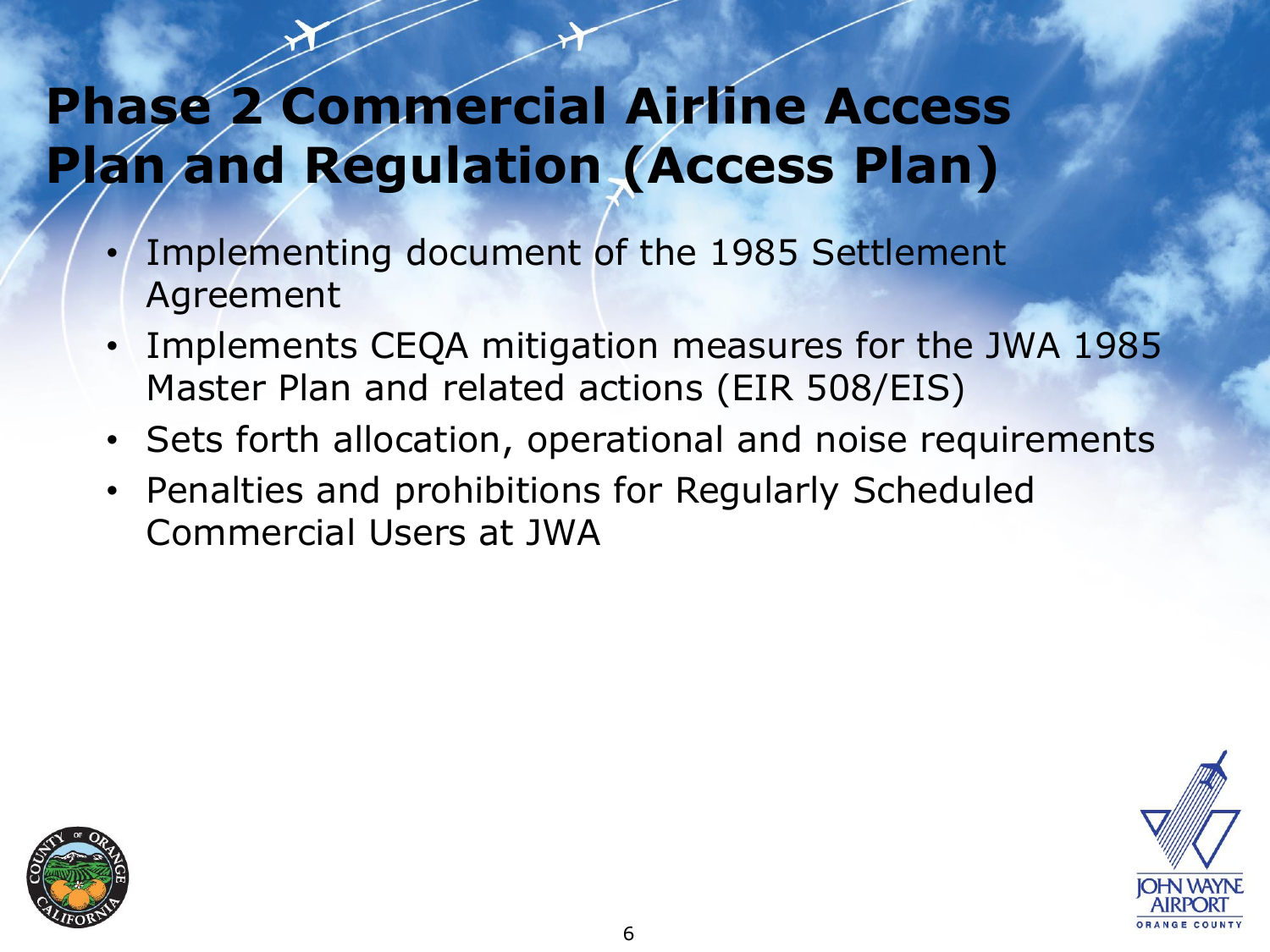# **Access Plan Provisions**

- Capacity Monthly, Quarterly, Plan Year
	- $\checkmark$  Departures (Class A or Class E)
	- $\checkmark$  Seats
	- $\checkmark$  Passengers (Commuter Carrier)
	- $\checkmark$  Remain Overnight (RONs)
	- *Ex. Commercial Air Carriers must adhere to the following Seat Capacity utilization requirements: Monthly minimum of 50%*
		- *Quarterly minimum of 70%*
		- *Plan Year minimum of 90%, and maximum of 100%*

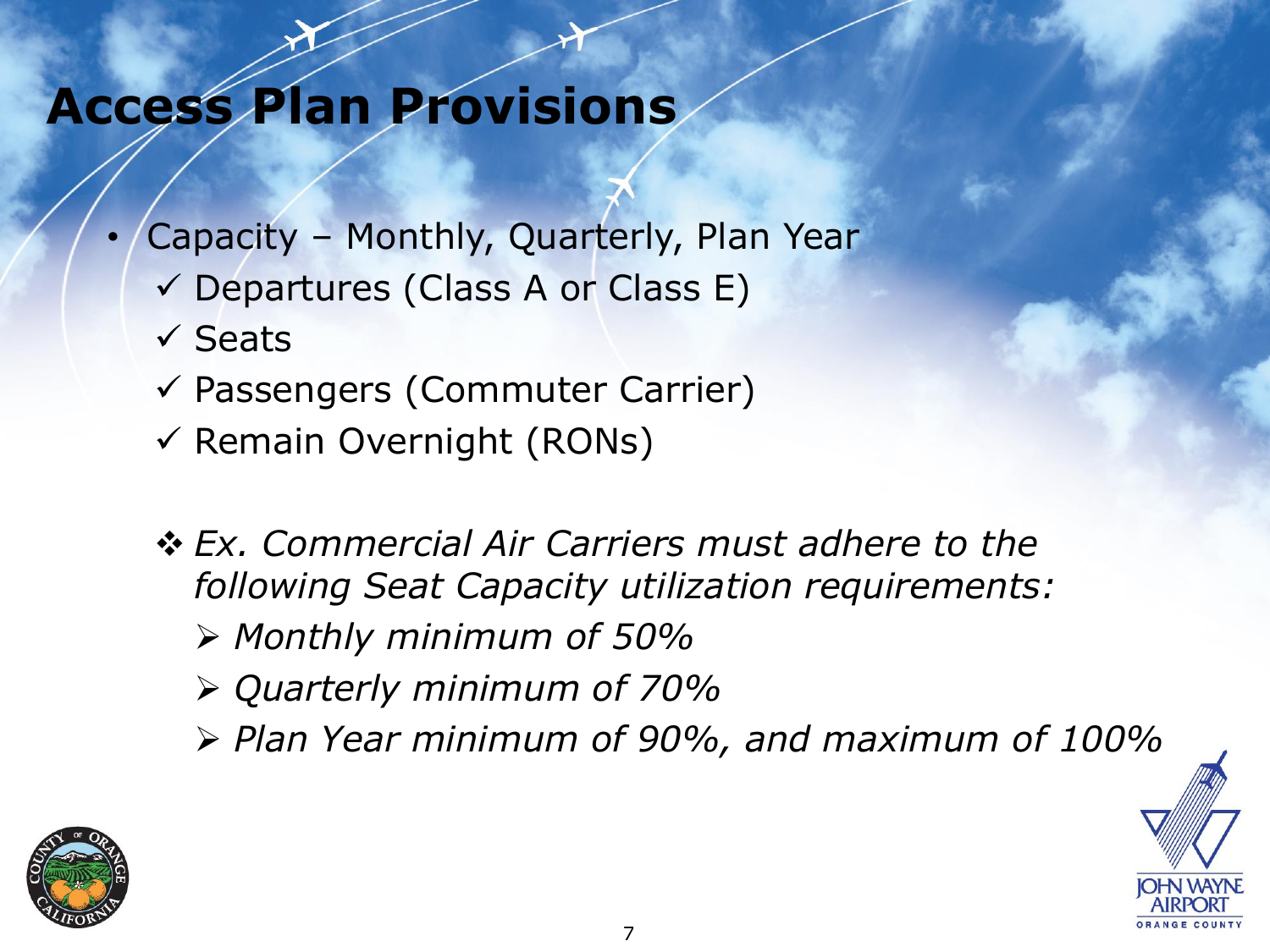# **John Wayne Airport Curfew**

- During the 1960s, the curfew was implemented through lease agreements between the County and scheduled commercial operators
- In 1971, Board of Supervisors adopted a resolution establishing a curfew
- Curfew regulations and hours contained in County Ordinance 85-255 (February 1985)
- General Aviation Noise Ordinance (GANO)
- The 2014 amendment continued this obligation through 2035.



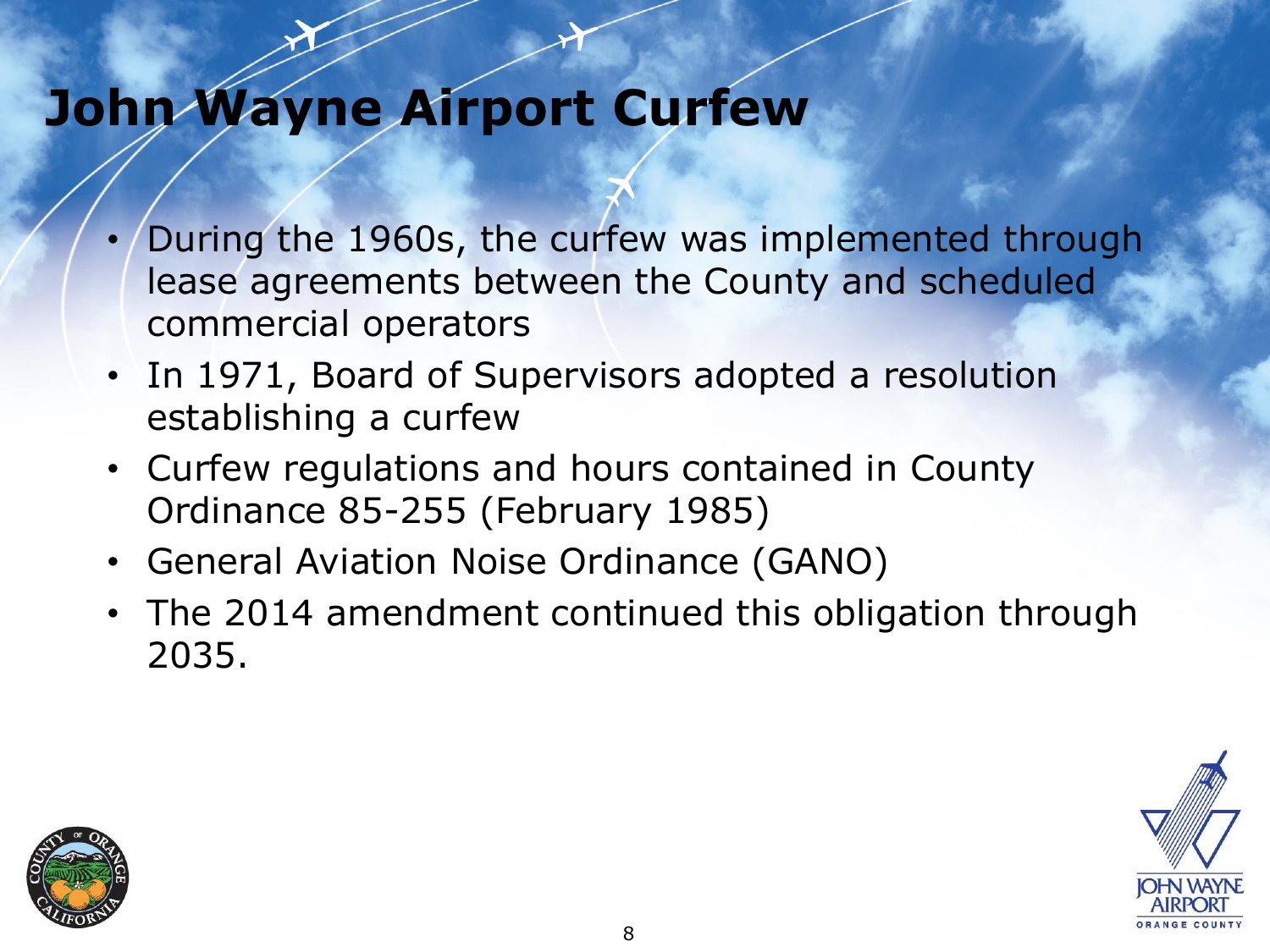# **What is General Aviation?**

- The operation of civilian aircraft (private) not under the control of a common carrier.
	- $\checkmark$  Small single-engine piston aircraft (Cessna 152)
	- Twin-engine turboprop aircraft (King Air 200)
	- $\checkmark$  Corporate jet aircraft (Gulfstream 650)



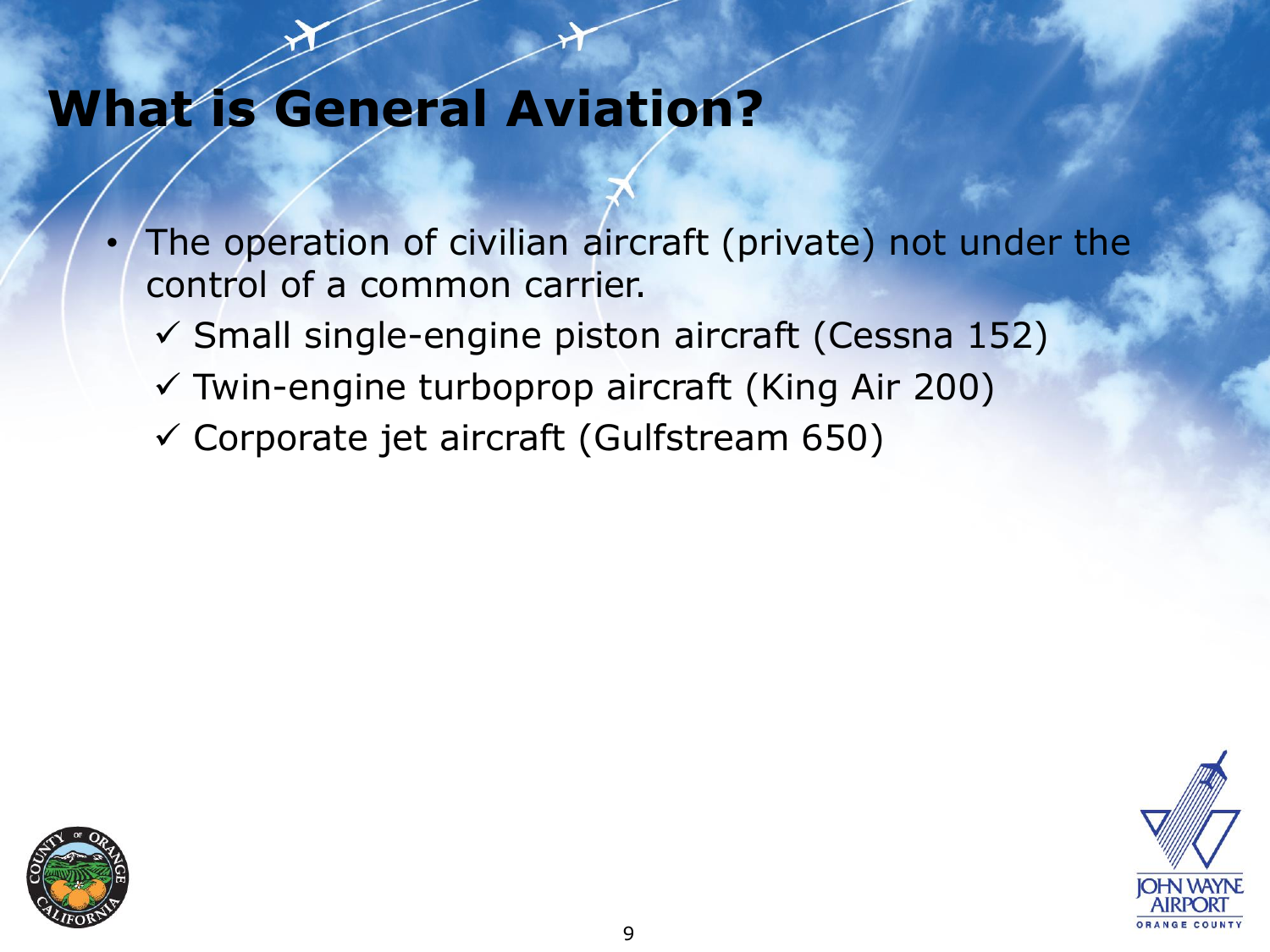# **General Aviation Noise Ordinance (GANO)**

- Adopted by the Board of Supervisors as mitigation of the EIR 508/EIS project (County Ordinance 3505)
- Regulates hours of operation and maximum permitted noise levels associated with general aviation operations.
- Commercial airline hours of operation and noise limitations are included within the GANO
- Basic policy objective of GANO is to exclude operations at JWA by general aviation aircraft which generate noise levels greater than noise levels permitted for aircraft used by commercial air carriers.



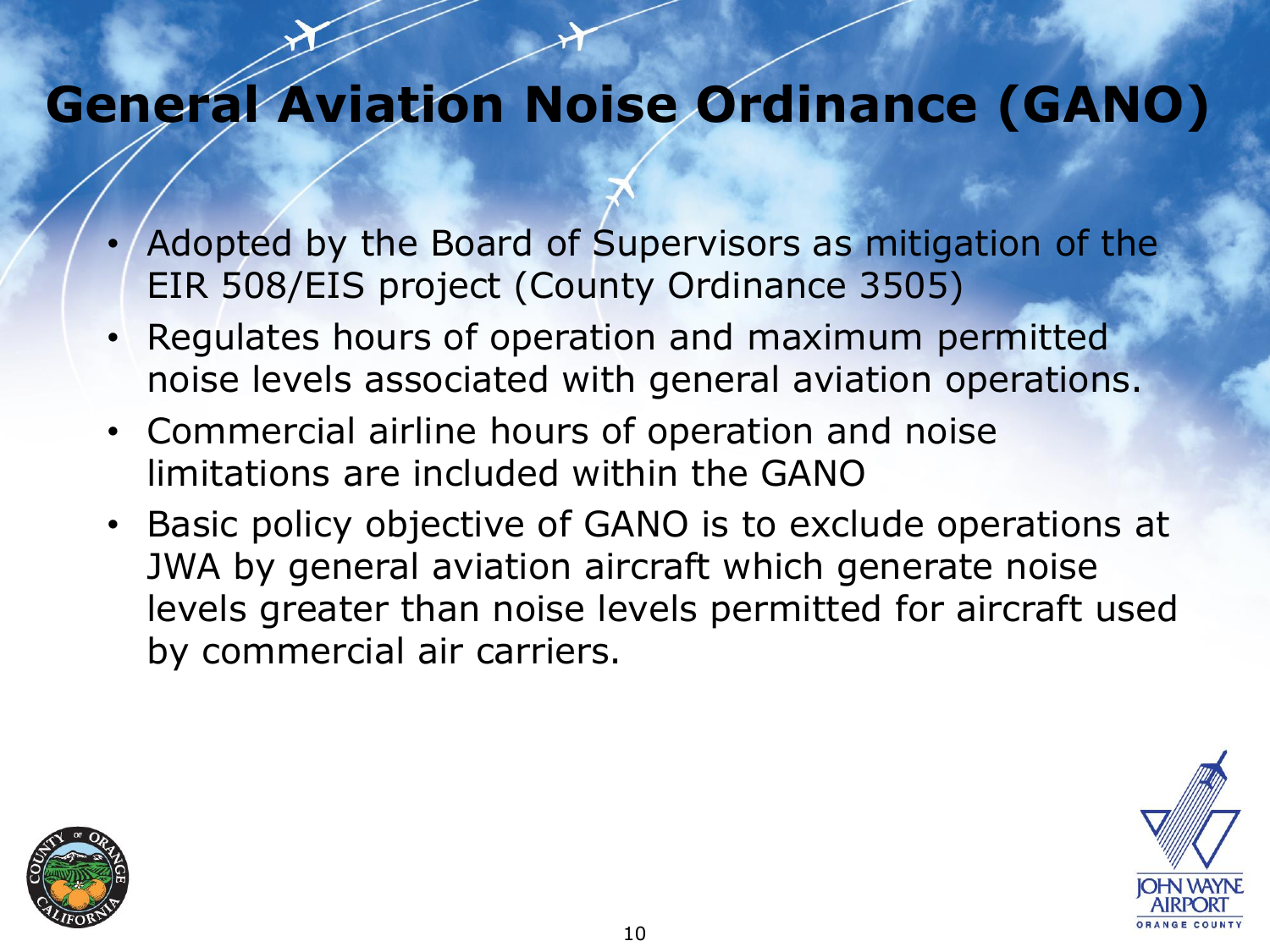## **Hours of Operation**

## **Departures**

- $\checkmark$  Monday through Saturday, 7:00 am 10:00 pm (Sundays 8:00 am – 10:00 pm)
- Arrivals
	- $\checkmark$  Monday through Saturday, 7:00 am 11:00 pm (Sundays 8:00 am – 11:00 pm)
- Commercial operations are not permitted to operate outside of times listed above, except when a curfew extension has been approved by the Airport (Weather, Mechanical, Air Traffic Control, or Emergency).
- General aviation operations may operate 24/7, but must adhere to nighttime noise limits.